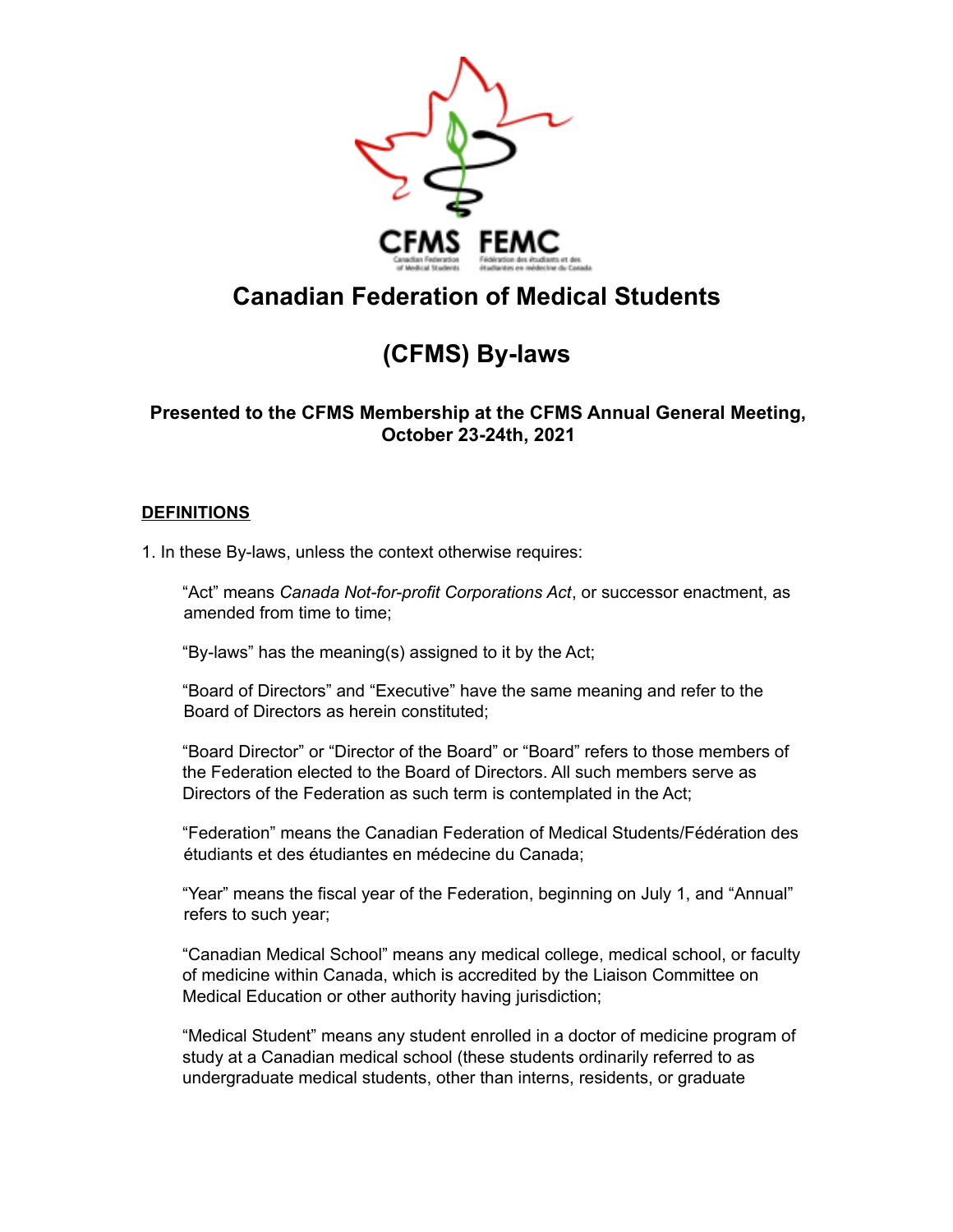students as those terms are normally defined within the medical profession);

"Medical Student Society" means the corporation, society, unincorporated association, or like organization, whose purpose and object is to represent the interests of undergraduate medical students in attendance at any Canadian medical school.

"Region" means each of (1) Western Canada (British Columbia, Alberta, Saskatchewan and Manitoba); (2) Ontario; (3) Québec; and, (4) the Atlantic Provinces (New Brunswick, Prince Edward Island, Nova Scotia, and Newfoundland and Labrador). The designated Region is defined by the province in which the primary campus of an institutional member is located, or, in the event that a primary campus is not a member of the Federation, the province in which the satellite campus of the campus member is located.

## **CORPORATE SEAL**

2. The Seal as stamped on the front page is hereby adopted as the Seal of the Federation and may be affixed by such methods and by such person or persons as may be either required or authorized by the general By-laws of the Federation or a resolution of the Board of Directors.

#### **HEAD OFFICE**

3. Until changed in accordance with the Act, the Head Office of the Federation shall be in the City of Ottawa, in the Province of Ontario.

#### **CONDITIONS OF MEMBERSHIP AND VOTING RIGHTS**

4. The membership shall be composed of institutional members, campus members, student members, members-at-large, alumni members and honorary members. All classes of members are entitled to attend general meetings of the Federation. Only the designated representatives, or proxies, of an institutional member, and members of the Board of Directors shall be entitled to vote at general meetings of the Federation. Every institutional member shall have three (3) votes and, subject to Sections 8, 31, and 35, each member of the Board of Directors shall have one (1) vote. No other class of members or members shall have the right to vote at general meetings of the Federation.

#### **Institutional Members**

- 5. One medical student society at each Canadian medical school may apply for institutional membership in the Federation by sending to the President of the Federation a letter expressing their interest in joining the Federation as well as provisions outlining a democratic election process for selection of delegates to the Federation's Annual General Meeting. The Board of Directors may approve an application for institutional membership by a two-thirds majority vote, with a medical student society thereafter known as an "institutional member".
- 6. Every institutional member shall select by democratic means three (3) representatives to represent the interests of their own medical student society and work with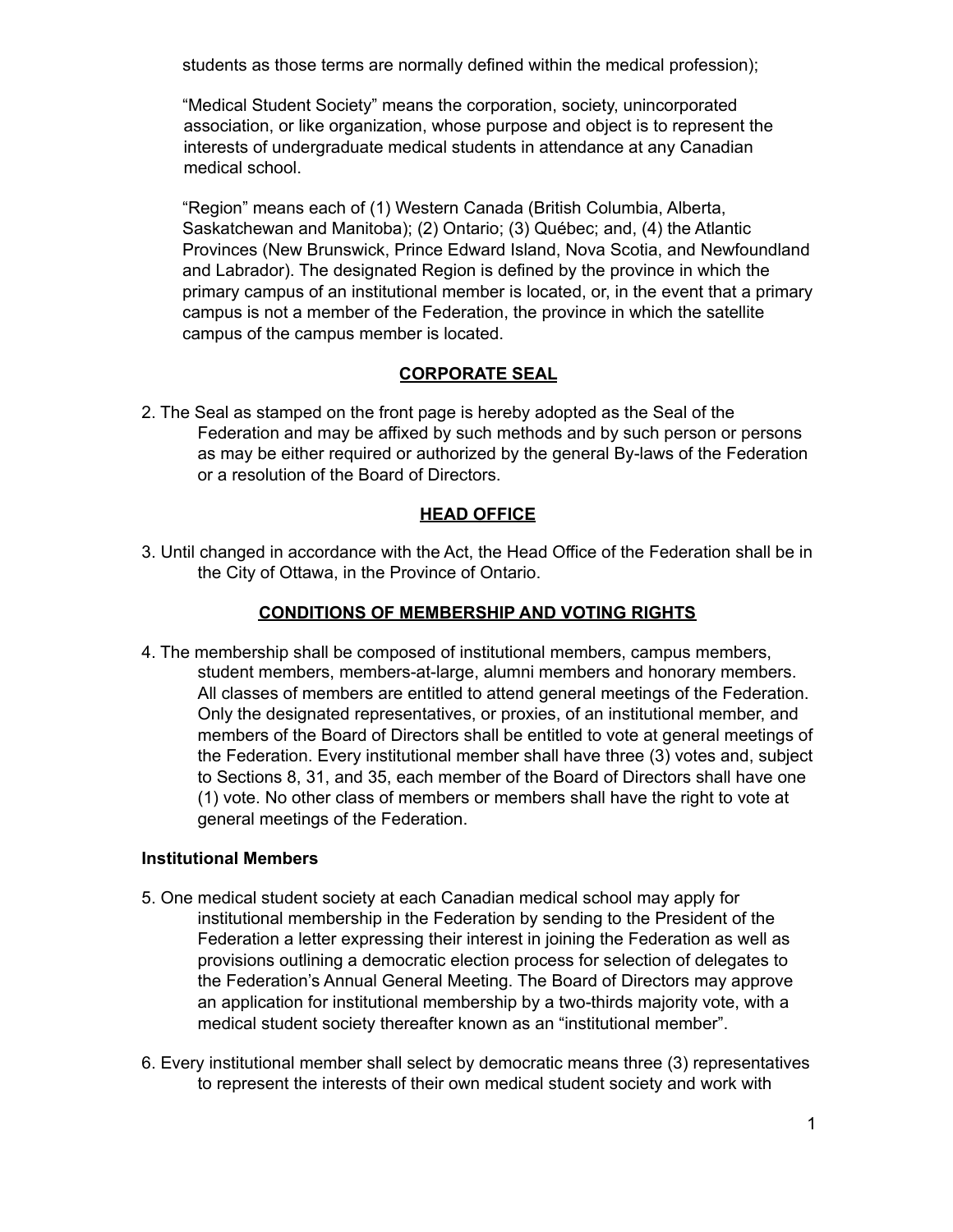other persons involved in the Federation towards the furtherance of the Federation's mission. One (1) representative shall be the medical student society president. Upon demand, each institutional member shall certify in writing to the Board of Directors before each general meeting, the names of the medical student members authorized to vote on its behalf.

7. An institutional member representative shall cease to hold such a position at the end of the term of office, when a succeeding representative takes office, upon resignation, dismissal or suspension from the Federation, death, or when relieved of duties by a majority vote of the medical student society the person represents.

#### **Campus Members**

8. In schools where students at Distributed Medical Education (DME) campuses are represented by a separate medical student society, each campus may join the Federation as a 'campus member'. Campus members retain the same rights and obligations as institutional members but are only given one (1) vote at the Federation's general meetings. In the event where one or more campuses with a student population equal or greater than 50% of the students in the whole school join the Federation, they will be considered an institutional member. Each school can only hold either one institutional membership or one campus membership regardless of how many campuses join the Federation.

#### **Student Members**

9. The medical student members of any institutional member shall be student members of the Federation.

#### **Members-At-Large**

10. The Board of Directors may by resolution accept for membership in the Federation as a member-at-large any medical student registered and in good standing at a Canadian medical school who has applied for membership and who is not a member of an institutional member medical school. Their representation is through their respective regional representative/Board Director, and their fee is to equal the fee charged on behalf of all other student members.

#### **Alumni Members**

11. Upon acceptance of a written request for membership and payment of any required dues, any person who is a graduate of a Canadian medical school may become an alumni member, with such rights and privileges as the Board of Directors may from time to time determine. Alumni dues will be determined by resolution of the Board

of Directors.

#### **Honorary Members**

12. Any person, corporation, society, or unincorporated association or like organization may become an Honorary Member of the Federation by resolution of the Board of Directors, with such rights and privileges as the Board of Directors may from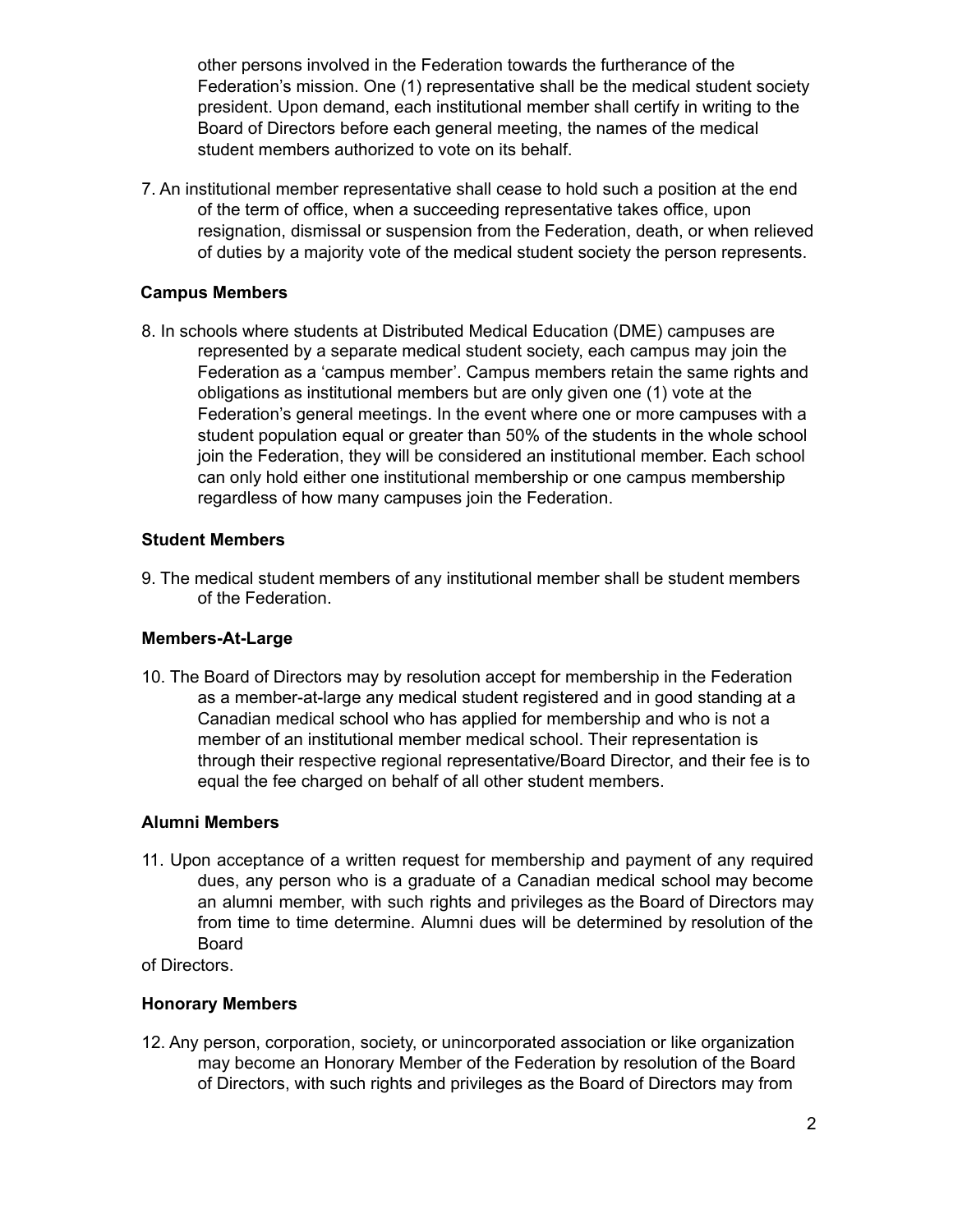time to time determine.

#### **Membership Idem**

13. Members in good standing shall be those persons or organizations admitted to membership, other than honorary members, who have paid all required fees to the Federation and who have not otherwise been suspended or expelled.

#### **Withdrawal from Membership**

- 14. Any member may withdraw from membership at any time by giving notice in writing to the Head Office and the withdrawal shall be effective from the date fixed in such notice for withdrawal, provided that it is no less than ten (10) days from when such notice is received at the Head Office of the Federation. Withdrawal shall not relieve such member from any liability to the Federation for dues or assessments then due and outstanding, and without limiting the generality of the foregoing, any other assessment or financial obligation incurred by such member to the Federation.
- 15. Should a student member, who is a member of an institutional member, wish to resign, the member may do so as outlined in Section 14. However, this shall not reduce the fee due from the respective institutional member for that year or any subsequent years.

#### **Discipline of Members**

16. The members may, by a two-thirds majority vote of the voting representatives present in attendance at a general meeting, suspend, censure, or expel any member whose conduct is, or has been, in the opinion of the members, improper or likely to endanger the interest or reputation of the Federation, or who commits a breach of the By-laws, constitution, or Rules and Regulations of the Federation. No member shall be so suspended, censured, or expelled unless the member has been given twenty-one (21) days' notice, from the date of mailing of such notice, in writing, of the nature of the complaint against them. The said notice shall specify the time and place of the meeting at which the complaint against the said member is to be presented, at which time the said member shall be given an opportunity to be heard by the members.

#### **Reinstatement of Members**

17. The members may reinstate any member suspended, censured, or expelled, upon such terms and conditions as they may determine upon resolution passed by a majority of the voting representatives present in attendance or by proxy at the meeting at which the resolution for reinstatement is proposed.

#### **Membership Fees**

18. Each member shall pay to the Federation such membership dues as calculated on such a basis as shall be determined from time to time by resolution of the Board of Directors and notified to the members at a general meeting.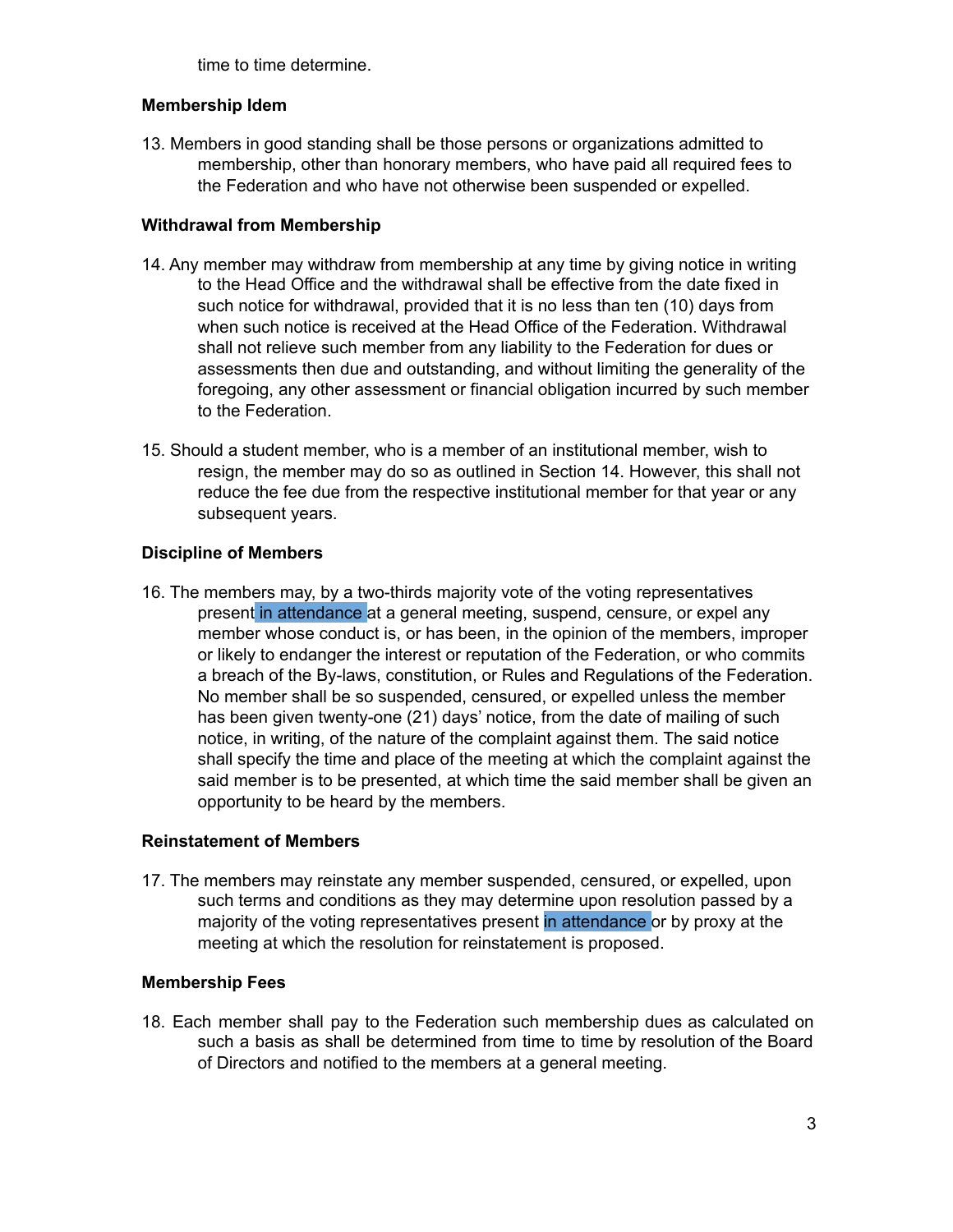- 19. The said membership dues shall be paid in such a manner as may from time to time be determined by resolution of the Board of Directors and notified to the members at a general meeting.
- 20. The said membership dues shall be paid to the Federation on or before December 31 of each year, or on or before such other date as may be determined by the Board of Directors upon receipt of such request.
- 21. Failure to pay said membership dues may result in revocation of the voting rights or privileges of the offending institutional or individual member, and other disciplinary action may be taken against the said institutional or individual member upon the discretion of the Board of Directors.

#### **MEMBERS' MEETINGS**

- 22. As part of Federation business, the Federation shall have an Annual General Meeting (AGM) and a spring meeting of representatives – Spring General Meetings (SGM) – governed by these By-laws and the CFMS General Meeting Policy. A special general meeting of the Federation may be called upon resolution of the Board of Directors or upon a petition in writing to the Vice President of Communications signed by half of the institutional members in good standing. The President shall give notice to each institutional member and Board of Directors member in writing of any special general meeting so called, and shall specify the business to be conducted thereafter, at least sixty (60) days prior to the time set for the meeting. The Board of Directors may give such notice to other members as they may decide. Either a form of proxy or a reminder of the right to use a proxy will be attached to the notice of meeting. Special general meetings may be conducted in a face-to-face meeting or via some mode of electronic communication or some combination thereof.
- 23. Notice of special business to be conducted at the Annual General Meeting or Spring General Meeting or a special general meeting shall contain sufficient information to allow each institutional member and Board of Directors member to make a reasoned decision on the business to be conducted.
- 24. The voting representatives of institutional members may cast their votes on the business proposed in the notice of such special general meeting, or on business designated for the Annual General Meeting or Spring General Meeting, either in attendance or by proxy at the meeting, or email ballot. Any email ballot vote shall be as valid as if it had been cast at the special general meeting or the Annual General Meeting or Spring General Meeting, provided that such ballot shall have been received by the Chair before the call to order of any such meeting, and that the requirements of Section 25 are met.
- 25. The email ballot is valid provided that the motion on the floor at the meeting is identical to the detailed voting ballot contained in the email ballot, and that the background material provided to the members present at the meeting has been made available to the member exercising their vote by or email ballot. Email ballots must be submitted to the Chair. Ballots must be received at least three (3) days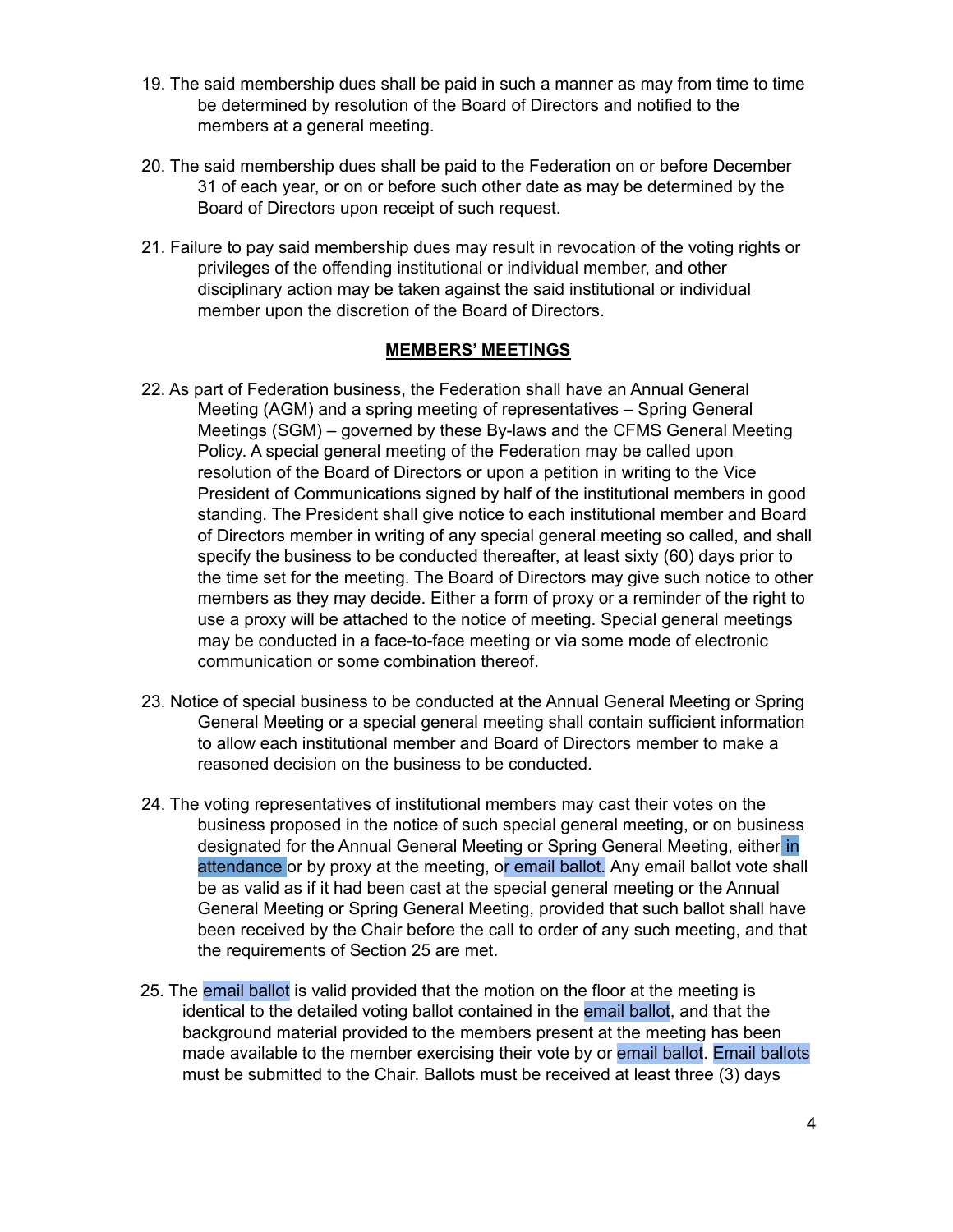before the first day of the meeting. Absentee ballots must be counted by the Chair when voting takes place at the meeting and must be reported along with in person votes. Email ballot of a member does not replace a member for quorum purposes.

- 26. Any proxy holder shall be one of the medical student members of the institutional member and any such proxy must be in writing.
- 27. No good faith error or omission in the giving of notice as aforesaid of any meeting of the Federation shall invalidate such meeting or any proceedings taken thereat.
- 28. The quorum at a meeting of the Federation shall be equal to two-thirds of the institutional members in good standing, provided that there is a minimum of one institutional representative in attendance from each Region.
- 29. The President shall designate a Chair of the Annual General Meeting, Spring General Meeting, and all special general meetings of the Federation. The Chair shall rule on all disputed questions or procedures at any such meeting, provided that any ruling may be appealed. In the event of such an appeal, the question shall be decided by majority vote upon a show of hands of the members present at any such meeting.
- 30. The position of Parliamentarian shall be filled automatically by the Past-President for the purposes of interpreting rules of order as they relate to disputes that arise during the course of a meeting. This person shall be identified at the start of the meeting by the President. The interpretation of the Parliamentarian shall not have precedence over Section 29. In the absence of the Past-President, the President shall appoint an alternate Parliamentarian at the start of the meeting, recognizing that this person should ideally have extensive experience in chairing meetings and detailed knowledge of rules of order.
- 31. In the event a Board Director is concurrently designated as a voting representative on behalf of an institutional member, that Board Director is limited to vote in only one capacity at general meetings of the Federation.
- 32. Every question at a general meeting, meetings of the Board of Directors, and all other committees shall be decided by majority of votes cast unless the Act or these By-laws otherwise provide. Every question shall be decided by a show of hands, or equivalent electronic means, unless a secret ballot is demanded by three (3) of the voting representatives, or proxies, of the institutional members present. Upon a show of hands, and unless a secret ballot is demanded as aforesaid, a declaration by the Chair that a resolution has been carried or not carried and an entry to that effect in the minutes of the meeting is sufficient evidence of that fact without proof of the number or proportion of the votes accorded in favour of or against such resolution. The demand for a secret ballot may be withdrawn at any time prior to its occurrence by those institutional member representatives or proxies originally demanding it. In the event of a secret ballot, it is to be conducted in a manner directed by the Chair.
- 33. In order to make, amend, or repeal By-law provisions dealing with conditions of membership, notice of meetings, transferability of membership or voting, a two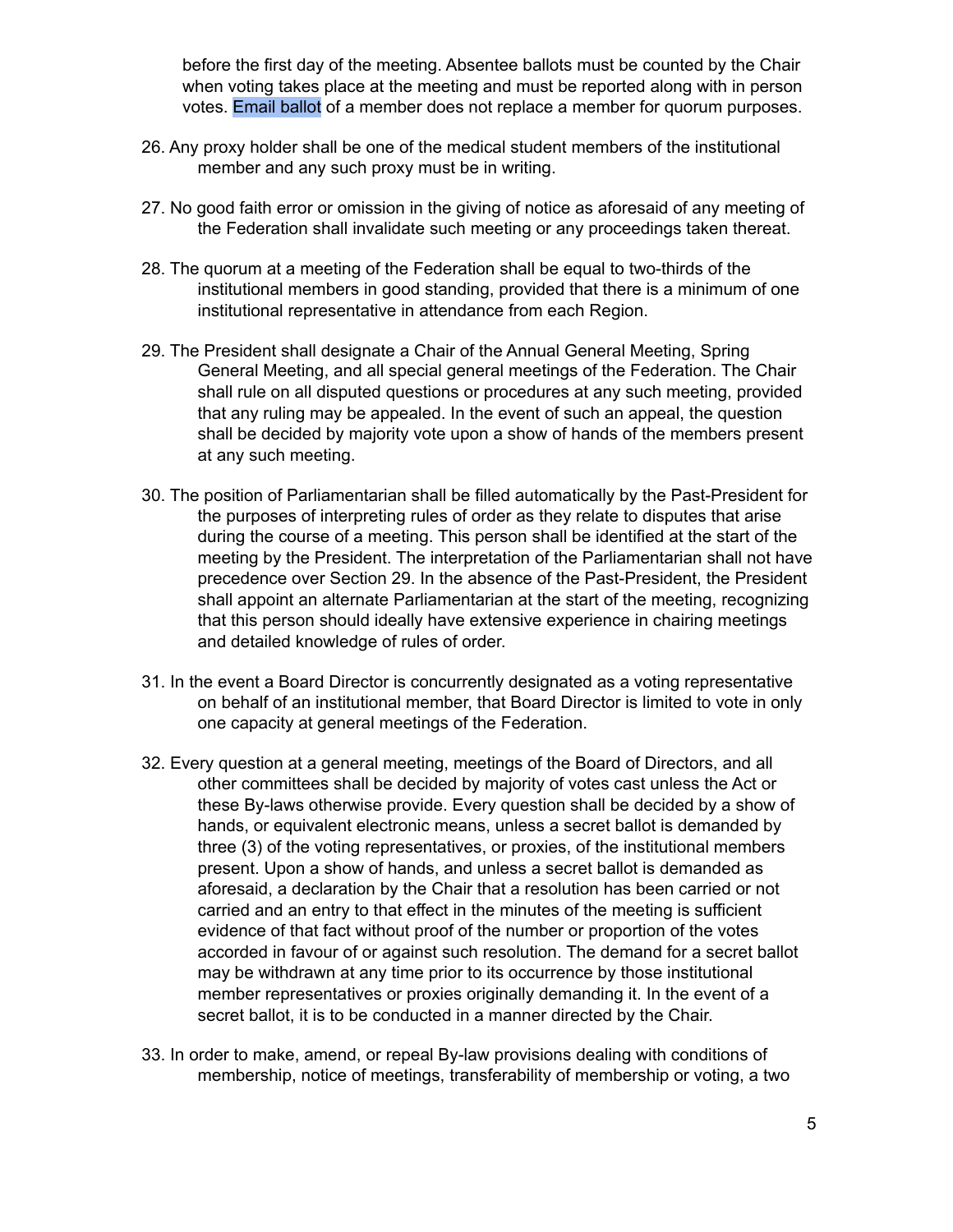thirds majority vote of the general membership, as per Section 4, is required. The voting procedure is otherwise as described in Section 32. In addition, changes, additions, or repeals of these categories of By-law provisions must be approved through a member vote and cannot be approved through a Board of Directors vote alone.

- 34. All elections for the Board of Directors shall be decided by a majority vote, as per the Parliamentarian.
- 35. The Past-President should not vote at any general meeting of the Federation.
- 36. The Chair presiding at the time of the vote shall not vote, except in the event of a tie. Should the Past-President be the Chair presiding over a vote, the President shall not vote in the initial balloting, but shall cast the deciding vote in the event of a tied vote.

#### **COMMITTEES**

- 37. The Board of Directors holds the fiduciary responsibility for the organization as per the Act; however, pursuant to Sections 74-86, the Board of Directors may from time to time appoint other committees, as they consider necessary or convenient and delegate duties, responsibilities and authorities, as outlined in the CFMS Delegation of Authority Policy.
- 38. The Board of Directors may from time to time appoint individuals from the membership to carry out duties considered by the Board to be necessary or convenient. The duties and responsibilities of such committee members will be established by the Board of Directors as such need arises. Such committee members may be removed from office by a majority vote of the Board of Directors.
- 39. Any member of the Federation may be appointed to a committee, other than the Board of Directors, by the Chair of the committee or by the Board of Directors. The President shall be an *ex officio* member of all committees.
- 40. The Chair of each committee, members of the Board of Directors, and the officers of the Federation, shall submit to the Board of Directors, before each general meeting of the Federation, a report of such person's or committee's activities.
- 41. Various lead positions may be designated by the Board of Directors each year, on the recommendation of the membership, as per Nominations and Selection processes. The lead will be appointed by the Board of Directors, and will hold either a one- or two-year position, as pre-designated by the Board of Directors. Terms of reference will be created and be reviewed for renewal on an annual basis, any unrenewed terms of reference will expire at the end of the one year term from approval of the Board.

#### **BOARD OF DIRECTORS**

42. The Board Directors shall serve as such without remuneration and no Board Director shall directly or indirectly receive any profit from holding a position as such;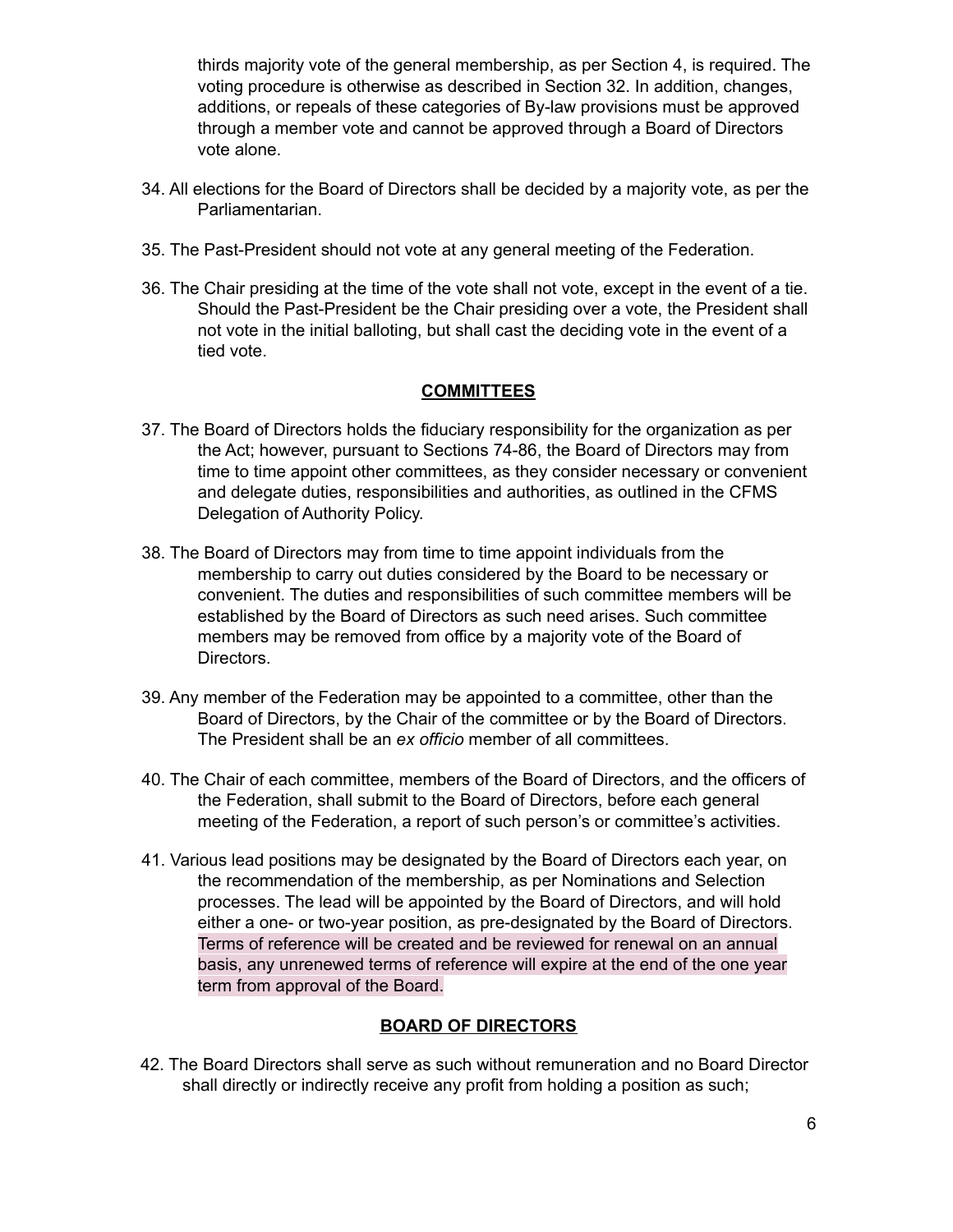provided that a Board Director may be paid reasonable expenses incurred by the person in the performance of the person's duties. In accordance with Section 75, an award of appreciation may be bestowed upon a Board Director at the completion of the person's term.

#### **Election of the Board of Directors**

- 43. Only individual medical student members and individual members-at-large who have attained the age of eighteen years, are in good standing with the Federation and the federal government as per the Act, and have the capacity to contract shall be eligible for election to the Board of Directors.
- 44. Notwithstanding Sections 48-53, the Board of Directors are elected according to the following schedule:
	- A. A President-elect shall be elected at the Spring General Meeting and shall be installed as President immediately at the conclusion of the subsequent Annual General Meeting. The President-elect, if not already a Board of Directors member in another capacity, shall become a non-voting member of the Board of Directors following election at the Spring General Meeting. In the event a Spring General Meeting is not held, the President will be elected at the Annual General Meeting and immediately installed at the conclusion of said meeting.
	- B. The Vice President of Finance, Vice President of Communications, Director of Student Affairs, Director of Education, Director of Global Health, Director of Government Affairs, 2 Directors of Indigenous Health and the Regional Directors shall be elected at the Spring General Meeting and immediately installed at the conclusion of the subsequent Annual General Meeting. In the event a Spring General Meeting is not held, the aforementioned positions will be elected at the Annual General Meeting and immediately installed at the conclusion of said meeting.
	- C. Per Section 76, the President shall immediately succeed the Office of the Past-President upon the installment of their successor.
- 45. The Board of Directors shall be composed of not less than seven (7) members and not more than fifteen (15) members, and these Directors shall comprise two (2) groups: the Officers of the Organization and Board Directors.
- The Officers of the Organization are generally: the President, Past President, and Vice Presidents of Finance & Communications.

The Board Directors are generally comprised of:

- A. The Directors of Student Affairs, Education, Global Health, & Government Affairs, 2 Directors of Indigenous Health; and
- B. The Regional Directors are generally composed of four to six persons elected to represent their respective Regions. The number and/or distribution of Regional Directors may be altered from the current allotment to meet new regional considerations prior to elections by a two-thirds majority vote at a general meeting. A Notice of Motion to alter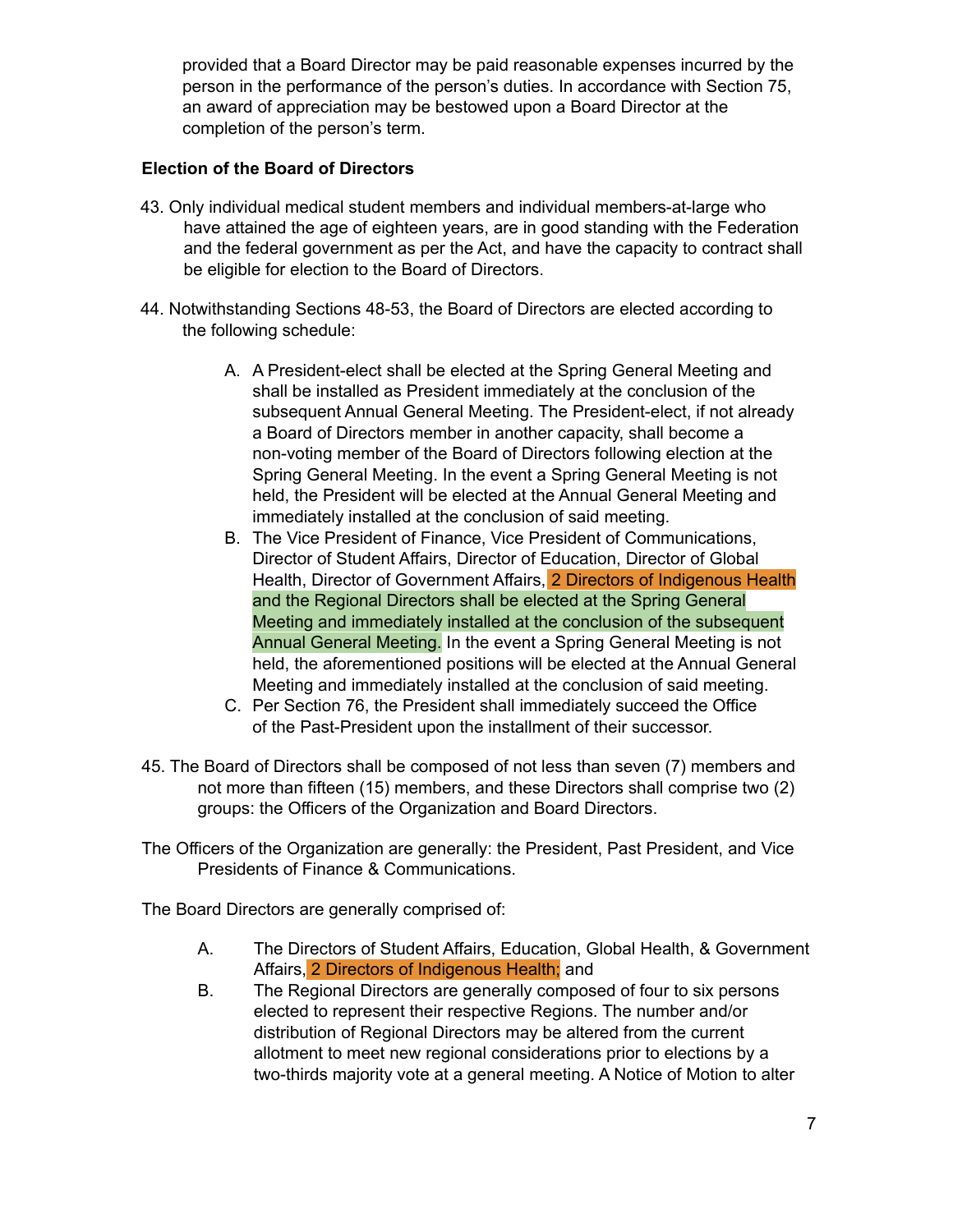the number and/or distribution of Regional Directors must be distributed at least thirty (30) days prior to the general meeting at which the vote will take place. Only individual medical student members and individual members-at-large of the Region shall be eligible to serve as a Regional Director for that Region.

- 46. A Nominating Committee may be formed for each general meeting and then dissolved at the conclusion of said general meeting. This Committee shall consist of the immediate Past-President and such other members as the immediate Past President may determine. The Nominating Committee shall receive nominations from institutional member representatives and proxies and shall verify the willingness of nominated individuals to potentially serve in the position they have been nominated for. Nominations received by the Nominating Committee shall not be secret at any time and any candidate shall be free to withdraw at any time prior to the commencement of voting. Positions for which there are no nominees shall remain vacant and may either be filled as per organizational policy or the accordant responsibilities be divided among the newly elected Board.
- 47. The Past-President or designated electoral officer shall preside over the entirety of election voting and conduct the election as they see fit in accordance with the CFMS Election Policy, subject to override by a majority vote at a general meeting. In the absence of the Past President, the Chair of a general meeting will preside over election voting.

#### **Cessation of Board of Directors Membership**

- 48. Directors of the Board shall cease to hold their positions upon installation of their successor at the Annual General Meeting. Board Directors other than the President may also cease to hold their position upon resignation or dismissal from their position. Such Board Directors may be dismissed by a two-thirds majority vote of the Board or by petition signed by a two-thirds majority of all institutional members. The subject of a dismissal motion shall not be allowed to vote on the motion, but shall be allowed to speak to it. A vote on a dismissal motion shall occur by secret ballot. A petition for dismissal shall be submitted to the President.
- 49. Notwithstanding Section 54, it is at the discretion of the President, in consultation with the entire Board of Directors, whether a new Board Director must be elected by appointment or by-election, to fill the position of a departed Board Director or whether the accordant responsibilities of the former Board Director may be divided among the remaining Board Directors.
- 50. The President of the Federation shall cease to hold Office upon installation of a new President at the Annual General Meeting, resignation, impeachment, or death. The President cannot be suspended or expelled from the Federation per Section 16 while in office; the President must be impeached first. Upon a premature end to a President's term of Office, the Board of Directors shall immediately vote amongst themselves for one of their number to assume the Office of Interim President. In the event the original President's term of Office ends less than sixty (60) days prior to the Annual General Meeting, this Interim President shall serve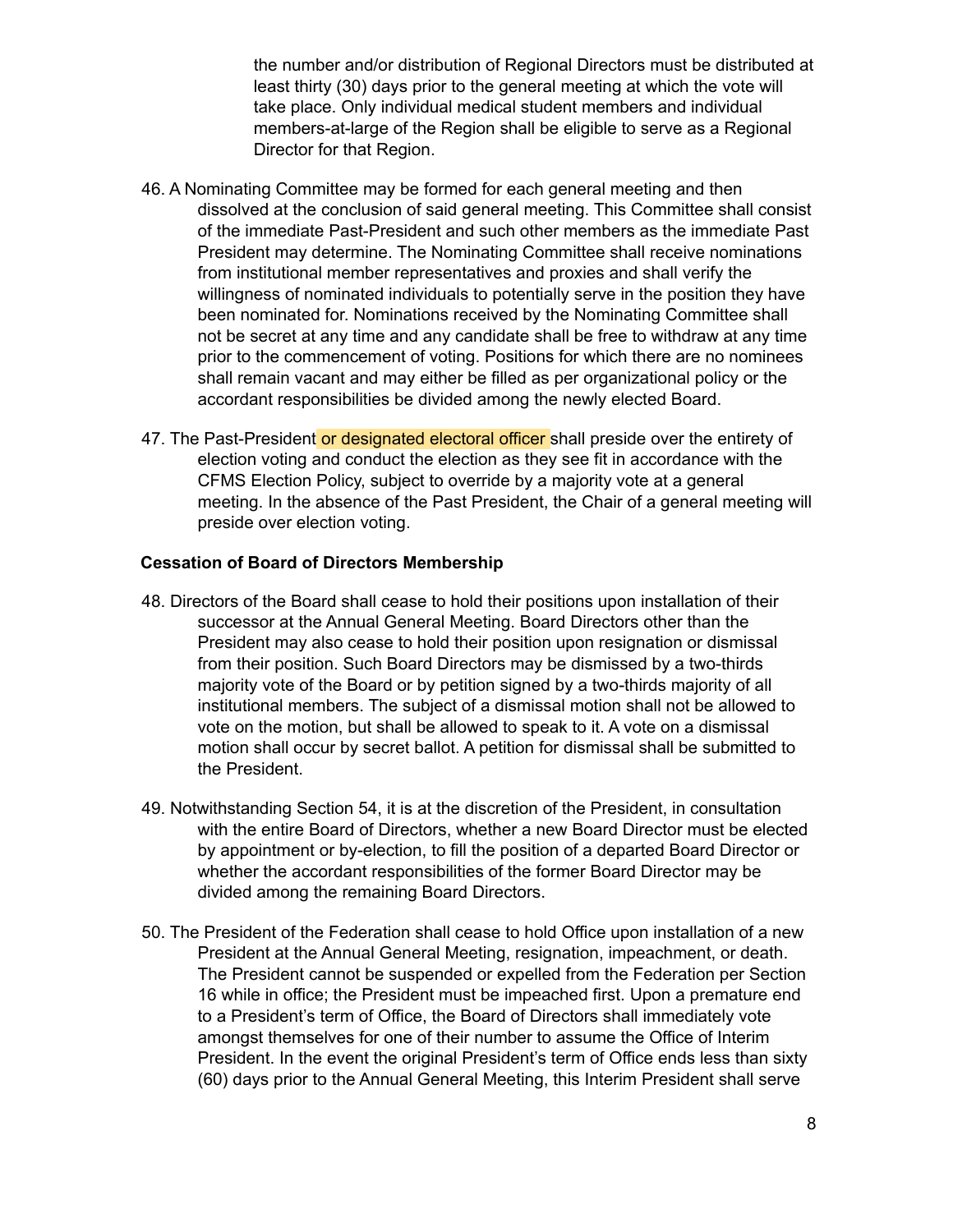until a new President is elected and installed in the normal fashion at the normal time per Section 45. In the event the original President's term of Office ends at least sixty (60) days prior to the Annual General Meeting, a new election for President must be held as soon as possible by a special general meeting.

- 51. The President may be impeached by one of two methods:
	- A. Two (2) Board Directors may deliver to the Past-President a document containing a motion of impeachment with an appendix describing the grounds for impeachment. The Past-President, upon receipt of such documentation, must immediately inform all Directors of the Board (including the President) of this Notice of Motion. The Past-President must then arrange as quickly as possible (preferably within seven (7) days) a special meeting of the Board at which the two (2) Board Directors shall make their case against the President and the President shall have the opportunity to respond. The President is then required to leave the meeting and the Past-President shall preside over the impeachment vote while the remaining Board Directors vote. A two-thirds majority is required for the impeachment vote to be successful, at which point the President shall be relieved of duties and cease to be a Director of the Board. The Board of Directors shall then select an Interim President as outlined in Section 51.
	- B. Four (4) institutional member representatives may deliver to the Past President a document containing a motion of impeachment with an appendix describing the grounds for impeachment. The Past-President, upon receipt of such documentation, must immediately inform all Directors of the Board (including the President) and all institutional member representatives of this Notice of Motion. The Past-President must then arrange as quickly as possible (preferably within fourteen (14) days) a special general meeting at which the four (4) institutional member representatives shall make their case against the President and the President shall have the opportunity to respond. The President is then required to leave the meeting and the Past-President shall preside over the impeachment vote while the remaining Board Directors and institutional member representatives vote. A two-thirds majority is required for the impeachment vote to be successful, at which point the President shall be relieved of duties and cease to be a Director of the Board. The Board of Directors and institutional member representatives shall then carry out an election for the position of President as outlined in Section 51.
- 52. All meetings conducted for the purposes of considering impeachment of a Board Director or the President must be conducted in a real-time environment, whether in a face-to-face meeting or via some mode of electronic communication or some combination thereof.
- 53. Upon the occurrence of a vacancy in the office of a Regional Director, the voting institutional member representatives in that Region may elect a replacement prior to the next general meeting. The Past-President must be aware, and voting may take place either at a meeting of the institutional member representatives called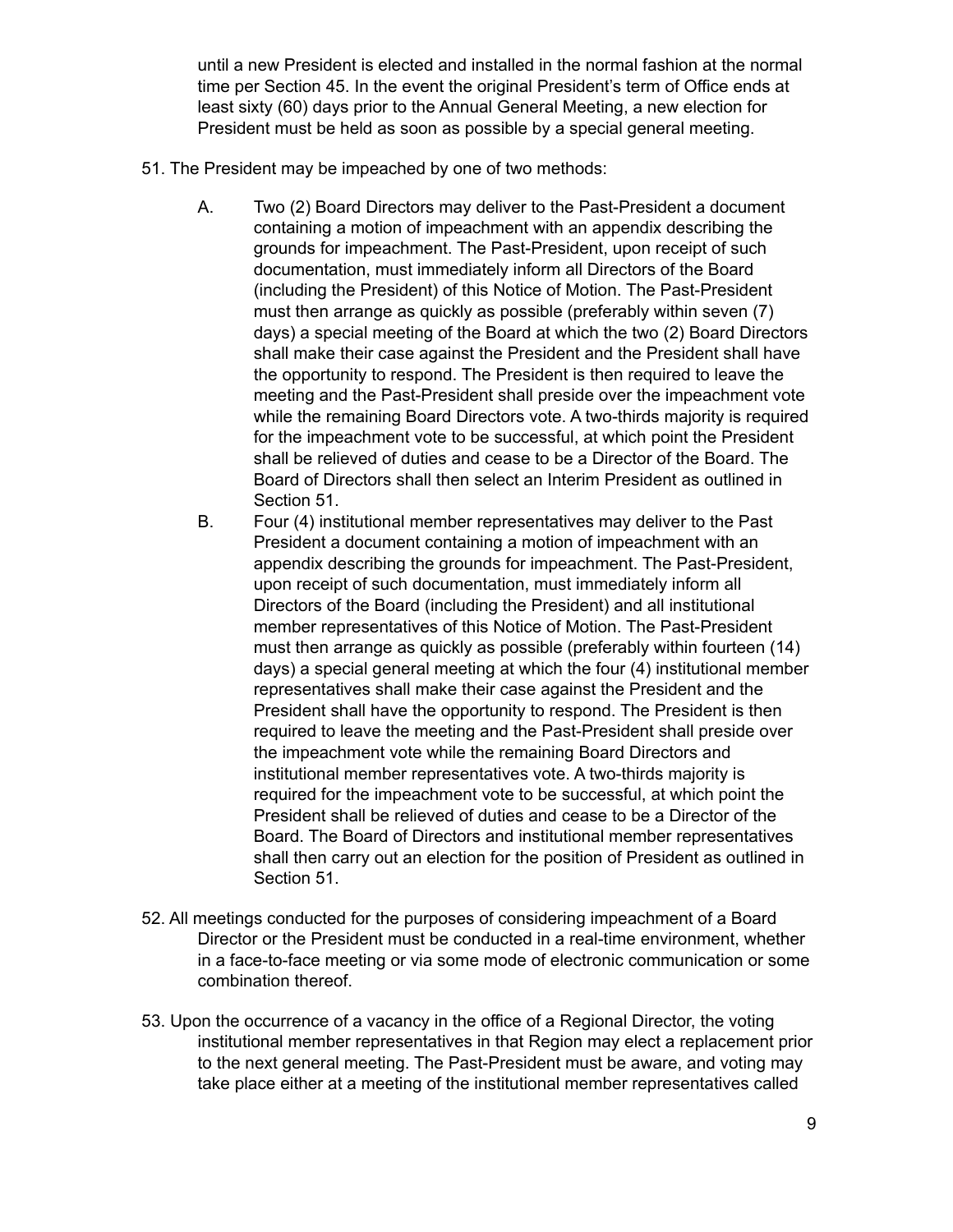for such purpose or by mail or electronic ballot as organized by the Past-President on behalf of the Board of Directors.

#### **RESPONSIBILITIES OF DIRECTORS (BOARD OF DIRECTORS)**

- 54. All members of the Board of Directors shall fulfill such duties as may be assigned to them from time to time by the Board of Directors or at a general meeting. Further, they shall be authorized, within reasonable discretion, to undertake projects to further the goals of the Federation, as outlined in the Board of Director Terms of Reference.
- 55. All members of the Board of Directors shall prioritize promoting diversity and equity in all aspects of Federation business. All members of the Board of Directors must aspire to provide a safe, supportive and inclusive community for all members, volunteers, staff and partner organizations.
- 56. The establishment of the Federation's professional staff position(s), the General Manager or Executive Director, shall be approved by a vote at a general meeting.
- 57. Appointments to fill the role of General Manager or Executive Director shall be made by the Board of Directors, and the remuneration and terms of service shall be stated in contracts between the Federation and those appointed and shall fall within drafted or approved budgets.
- 58. All other staff employees shall be recruited, selected and hired by the Federation's professional staff. The duties of all staff employees shall be stated in a specific job description for each position. These job descriptions shall be approved by the General Manager or Executive Director, ratified by the Board of Directors, and may be modified from time to time by mutual agreement between the Board and the staff concerned. These job descriptions may include some of the duties assigned elsewhere in these By-laws to one or more of the members of the Federation.
- 59. Paid staff of the Federation may attend meetings of the Federation and its committees, as observers or support, at the discretion of the Chair at that meeting.
- 60. Directors of the Board and officers of the Federation may continue in that position, notwithstanding the fact that they may no longer be medical students, provided that they were medical students at the time of their installation.
- 61. For the purposes of Section 60 only, the Past-President shall be considered to be installed to the aforesaid position immediately upon the election of their successor President-elect.
- 62. The Board of Directors may prescribe such Rules and Regulations not inconsistent with these By-laws relating to the management and operation of the Federation as they deem expedient, and where appropriate, in consultation with the Governance Committee.

#### **Fiscal Year**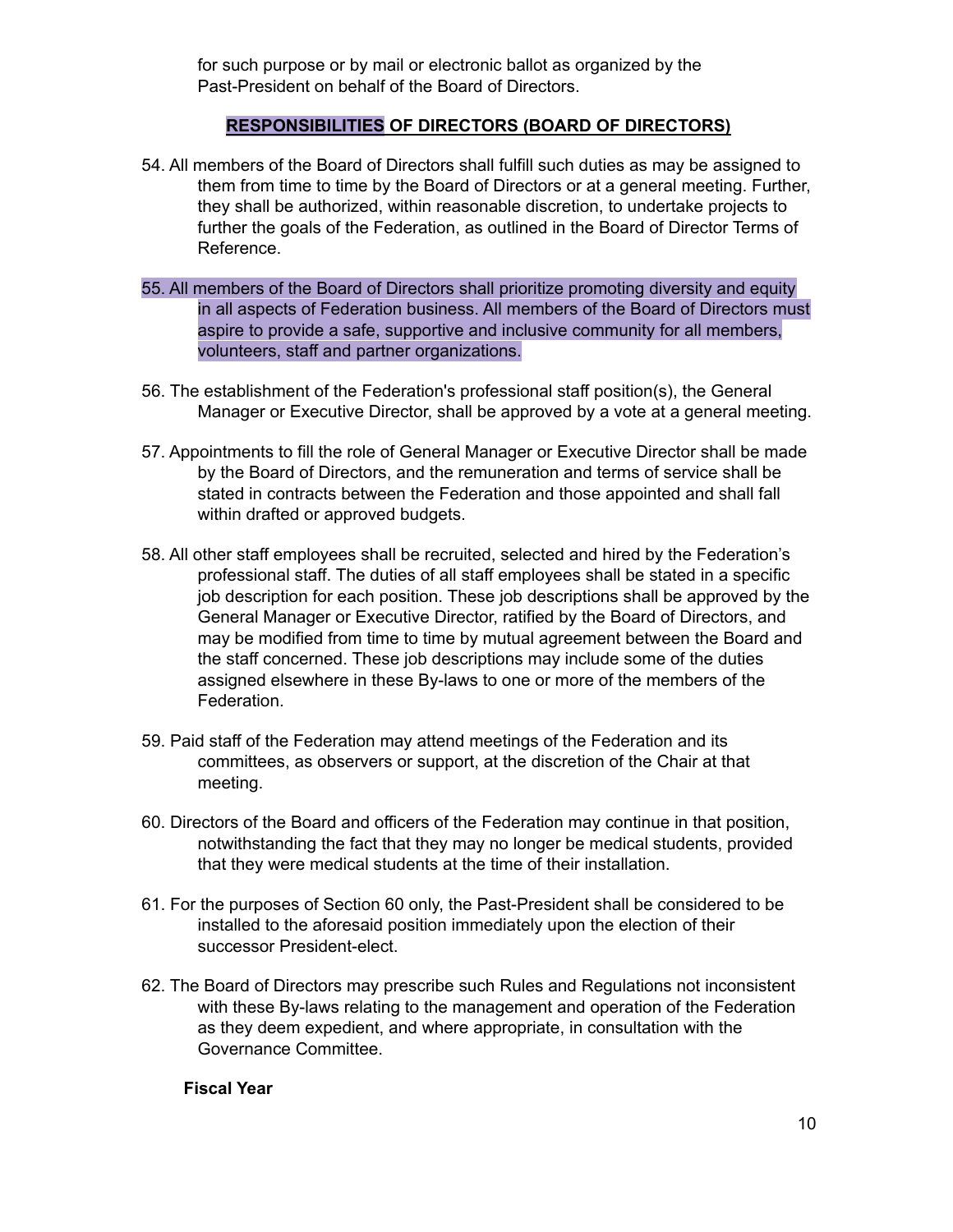- 63. A statement of the accounts of the past financial year shall be prepared by the Board of Directors for approval at the Annual General Meeting of the Federation.
- 64. All expenditures of funds for items in excess of five hundred (\$500.00) that are not included in the budget for the current year shall require approval by resolution of the Board of Directors. All expenditures of funds for items in excess of five thousand (\$5000.00) that are not included in the budget for the current year shall require approval by resolution of the General Assembly, in accordance with the CFMS Financial Policy.
- 65. The Federation shall not incur debts by borrowing money unless prior approval for such an action has been obtained by resolution at a general meeting, in accordance with the CFMS Financial Policy. Thirty (30) days' notice must be given in advance of voting on such a resolution to the voting delegates of the institutional members.

#### **BOARD OF DIRECTORS MEETINGS**

- 66. Seven (7) Directors of the Board constitute a quorum for a Board of Directors meeting. A decision or resolution of the majority of the Board of Directors present and constituting a quorum is a decision or resolution of the Board except where otherwise provided.
- 67. Every Board Director except the Past-President has one vote. If the votes of the Board of Directors are equally divided, the Past-President, as Chair, has the deciding vote.
- 68. A meeting of the Board of Directors shall be held at least twice per year, and may be held at any time at the call of the Past-President or President or upon the request of any two (2) Board Directors. Reasonable notice of the meeting shall be given to all members of the Board.
- 69. Subject to Section 70, meetings of the Board may be held at the Head Office of the Federation or at any such other place as the Past-President or President may from time to time determine.
- 70. A Board Director may participate in a meeting of the Board by means of conference telephones, videoconferencing, or other communications facilities by means of which all Board Directors participating in the meeting can communicate with each other adequately and provided that all such Board Directors agree to such participation.
- 71. A Board Director participating in a meeting in accordance with Section 70, shall be deemed to be present at the meeting and to have so agreed and shall be counted in the quorum therefore and be entitled to speak and vote thereafter.
- 72. Voting at Board of Directors meetings shall be conducted by a show of hands, or by another appropriate method determined by the Past-President at the beginning of the meeting and such method shall be communicated to all Board Directors who are present or deemed present. The Vice President of Communications shall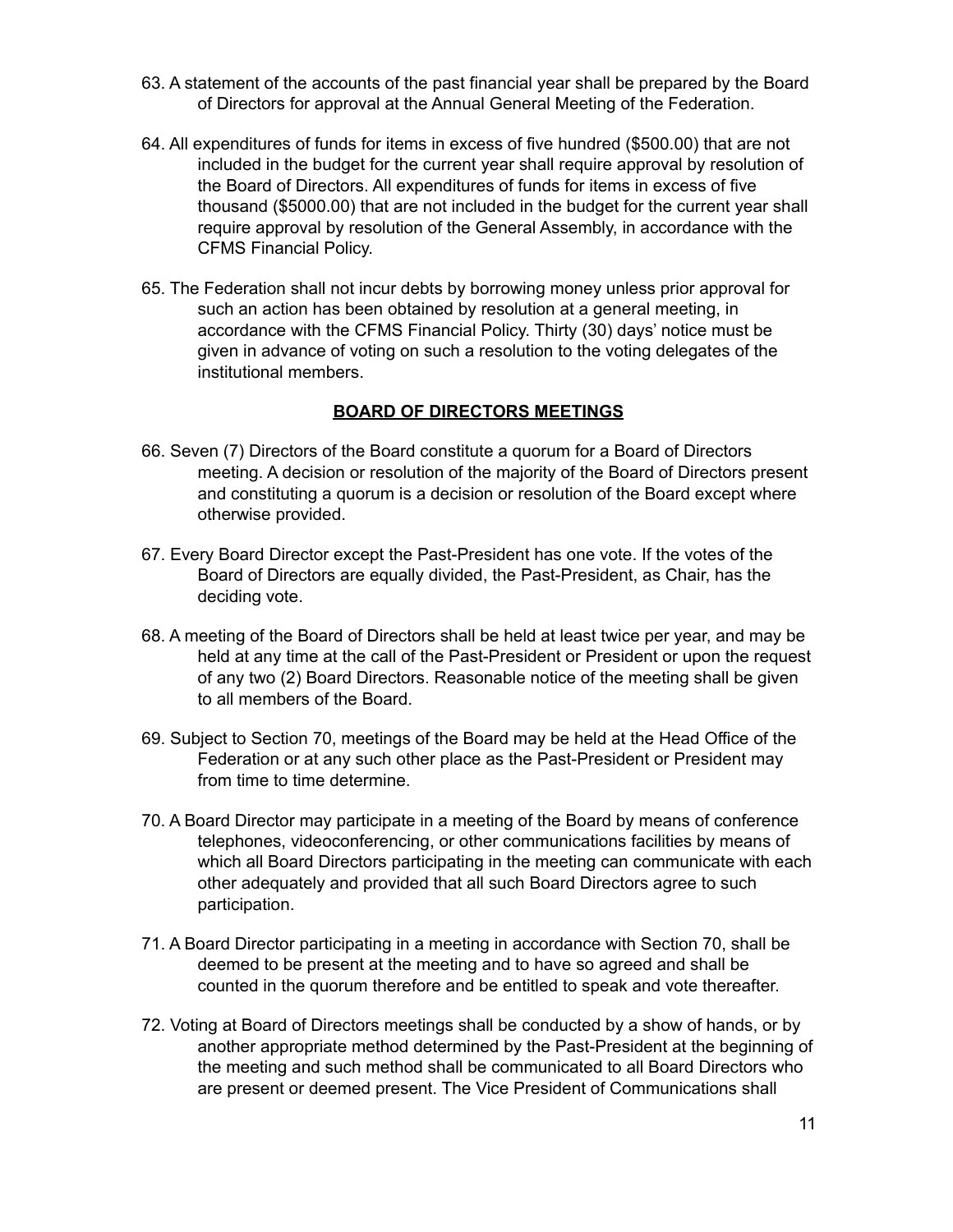ensure a recording of votes at all Board of Directors meetings.

73. Voting by Directors of the Board who cannot attend a Board meeting in-person or through the use of technology approved by the Board pursuant to Section 70 may be allowed by e-mail ballot provided that the motion on the floor at the meeting is identical to the detailed voting ballot contained in the email ballot, and that the background material provided to the Board of Directors in present at the meeting has been made available to the Board Director exercising the vote by e-mail ballot. The use of email ballots shall not replace a Board of Directors meeting and the email ballot of a Board Director does not replace a Board Director for quorum purposes.

# **DUTIES OF DIRECTORS OF THE BOARD**

- 74. The Officers of the Organization is generally: the President, Past President, and Vice-Presidents of Finance & Communication, or such other or substituted vice-presidential roles as may be determined by the Board of Directors pursuant to Section 45.
- 75. No officers of the Federation shall receive any remuneration, provided that the person may be paid reasonable expenses incurred by the person in the performance of the person's duties. However, Directors of the Board may be granted an award of appreciation at the completion of their term, as approved in the budget.
- 76. The President shall:
	- A. Hold the Office of President, be the official spokesperson of the Federation, and serve *ex officio* on all committees of the organization; and
	- B. Ensure the work of the Federation and the vision of the future in enriched by the presence of diverse peoples from our community and strive for the highest level of accountability; and
	- C. Appoint the Chairs of all committees except as otherwise provided; and
	- D. Appoint an Executive Vice President from among the Board of Directors; and
	- E. Succeed to the Office of Past-President upon the installation of their successor; and
	- F. Be responsible for the general supervision and direction of the business of the Federation, and direct any Board Director or Committee Chair duties.
- 77. The Past-President shall:
	- A. Hold the Office of Chair of the Board of Directors; and
	- B. Ensure accountability of the work and vision of the Federation is carried out by the Board of Directors
	- C. Advise the President & Directors; and
	- D. Act as Parliamentarian.
- 78. The Executive Vice President shall, in addition to the person's other duties within the Board: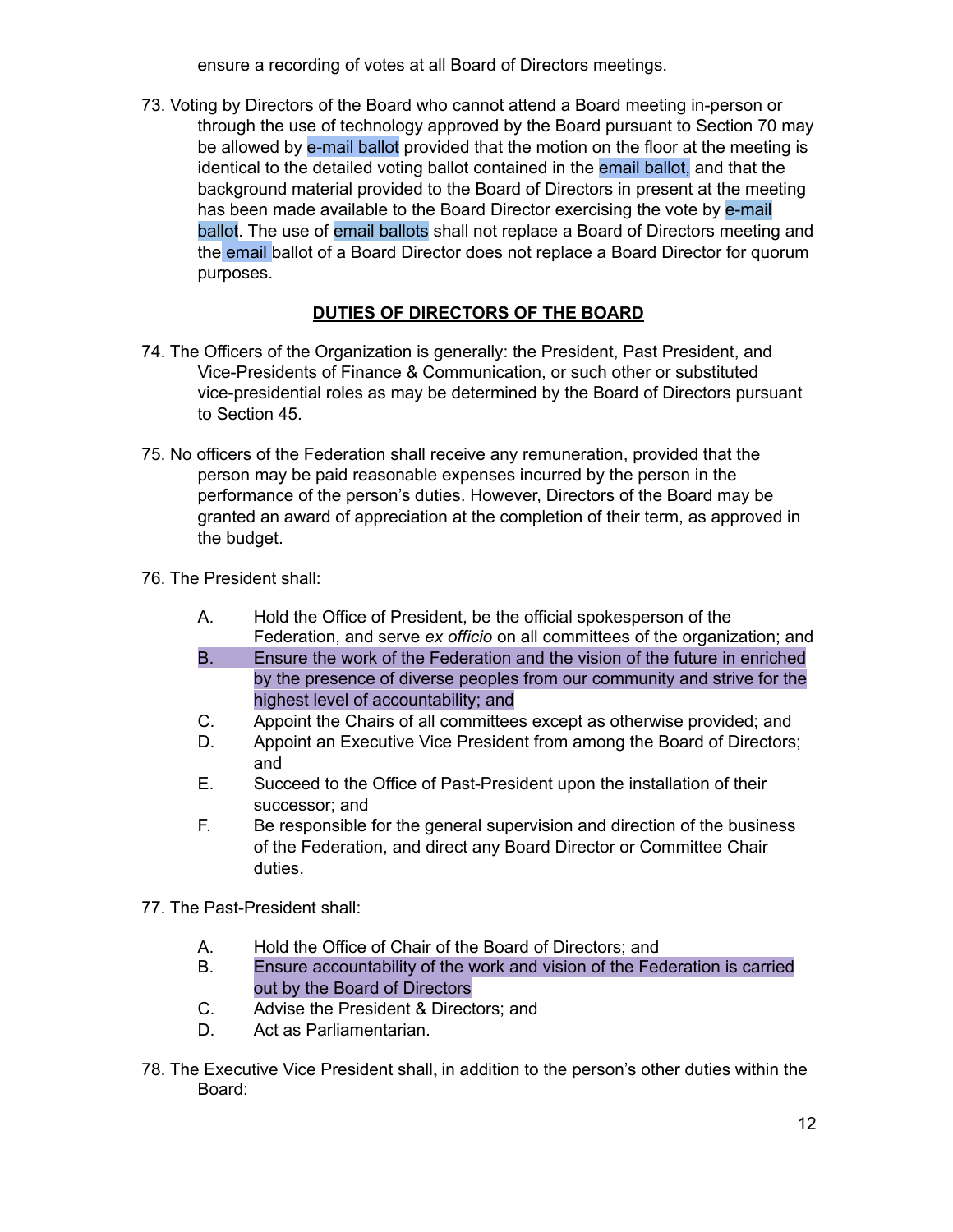- A. Have the powers and perform the duties of the President in the absence or incapacity of the President as outlined in Section 76; and
- B. Have such other powers and perform such other duties as may be assigned to the Executive Vice President from time to time by the Board of Directors; and
- C. Support staff to seek approval of the Minister responsible for administering the Act for all amendments to the By-laws and make all other required reports to the Minister.
- 79. The Vice President of Finance shall, in addition to the person's other duties within the Board, oversee the financial operations of the Federation. This includes but is not limited to:
	- A. Be responsible for and keep proper records for the receipt, custody, banking, and disbursements of the funds of the Federation; and
	- B. Be responsible for ensuring the CFMS Annual Budget ensures funds are dedicated for continued work on equity, diversity and inclusion; and
	- C. Be responsible for preparing and presenting the CFMS Annual Budget for membership approval at the Annual General Meeting; and
	- D. Develop and maintain sponsor partnerships that provide financial support to the organization; and
	- E. Be Chair of any Finance, Audit & HR Committee which may be struck by the Board; and
	- F. Report to the Minister responsible for administering the Act on all required financial matters; and
	- G. Oversee the work of committees under the Finance portfolio.
- 80. The Vice President of Communications shall, in addition to the person's other duties within the Board, publicize the activities of the Federation and facilitate communications within the Federation. This includes but is not limited to:
	- A. Ensure accessibility of communications and distribution of communication to memberships; and
	- B. Support staff for taking minutes of all meetings of the Board of Directors and of the Federation; and
	- C. Issue or cause to be issued any and all notices required by these By-laws or by Law; and
	- D. Supervise the custody of all records, other than financial records, and correspondence pertaining to the business of the Federation; and
	- E. Keep custody of the corporate Seal; and
	- F. Provide oversight to the online activities of the Federation; and
	- G. Oversee the work of committees under the Communications portfolio.
- 81. The Director of Student Affairs shall, in addition to the person's other duties within the Board, oversee sponsorships and member services. This includes but is not limited to:
	- A. Develop and maintain partnerships that will provide services to student members, as well as administer and oversee internally created member services; and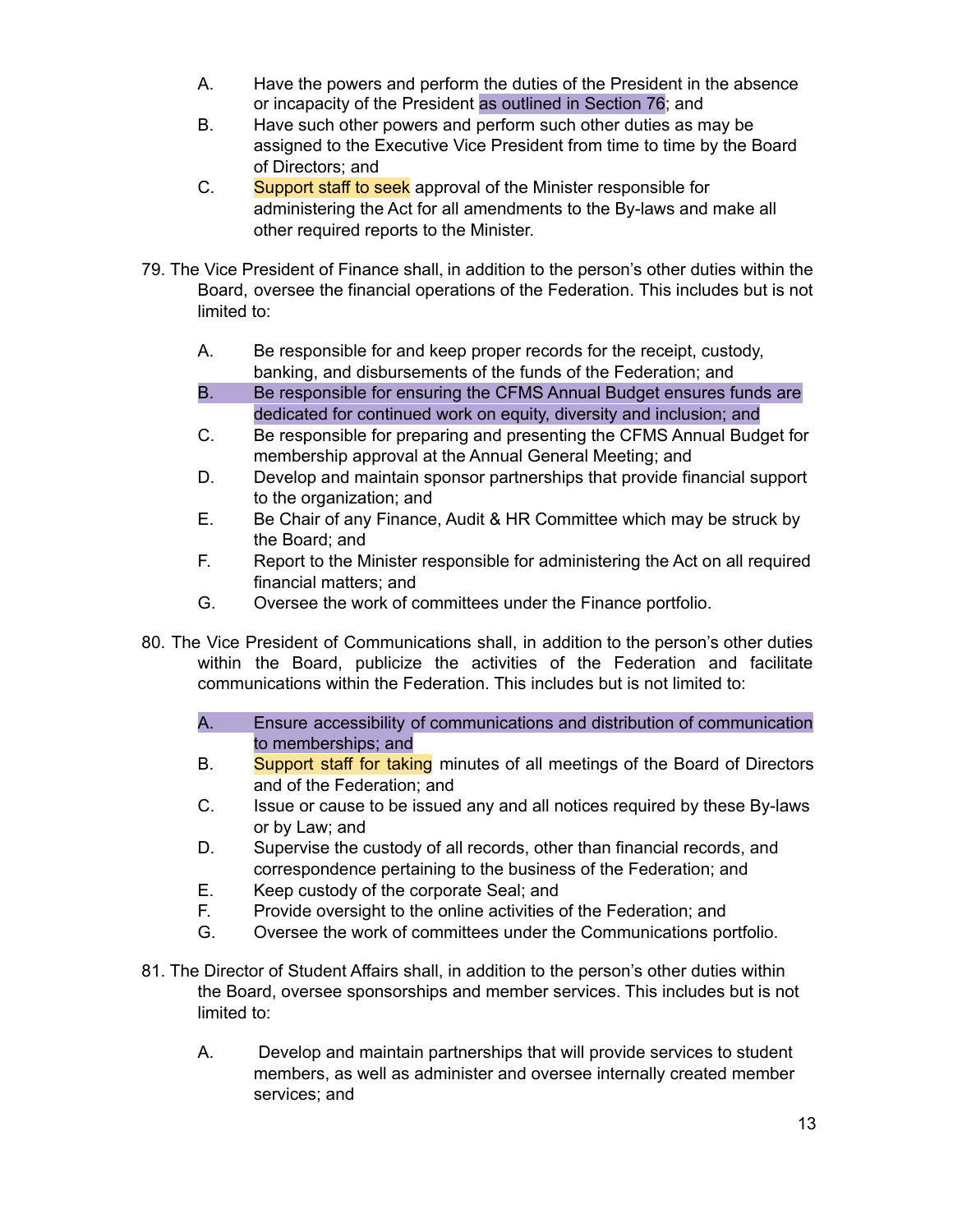- B. Ensure initiatives and acquired services reflect the diversity of needs of our membership, by ensuring there is a variety of spaces and offers that are created to support an equitable approach to resources; and
- C. Work with the Vice President of Communications to promote the CFMS and its services in partnership with the General Manager or Executive Director; and
- D. Work with the National Wellness Officer to oversee CFMS wellness initiatives; and
- E. Oversee the work of task committees under the Student Affairs portfolio.
- 82. The Director of Education shall, in addition to the person's other duties within the Board, be responsible for academic issues of importance to Canadian medical students. This includes but is not limited to:
	- A. Represent the diverse needs of students as a representative of the Federation at such forums where concerns of a primarily educational nature shall be discussed; and
	- B. Lead member-mandated projects related to medical education that is inclusive of meaningful consultative processes; and
	- C. Coordinate efforts aimed towards advancement of medical education within the Federation and beyond in an effort to achieve desired outcomes. This includes active collaboration with the Director of Government Affairs on issues related to education that require political involvement; and
	- D. Oversee the work of committees under the Education portfolio.
- 83. The Director of Global Health shall, in addition to the person's other duties within the Board, direct the delivery of the Global Health Program and support the activities of the constituency on matters pertaining to global health, international development, and public health. This includes but is not limited to:
	- A. Ensure that the Global Health Portfolio promotes the diverse skills and passions of our membership while creating a safe and equitable space of empowerment; and
	- B. Lead the team of Global Health Program National Officer portfolios; and
	- C. Represent the CFMS internationally, acting as National Member Organization (NMO) President to the International Federation of Medical Students' Associations (IFMSA); and
	- D. Collaborate with the Director of Government Affairs to organize the annual Federal Lobby Day; and
	- E. Oversee the work of committees under the Global Health portfolio.
- 84. The Director of Government Affairs shall, in addition to the person's other duties within the Board, represent the Federation at such forums where concerns of a primarily political nature shall be discussed. This includes but is not limited to:
	- A. Ensure a robust consultative process that ensures the Federations advocacy efforts are brought forward with a diverse and inclusion lens; and
	- B. Lead the organization of the annual Federal Day of Action; and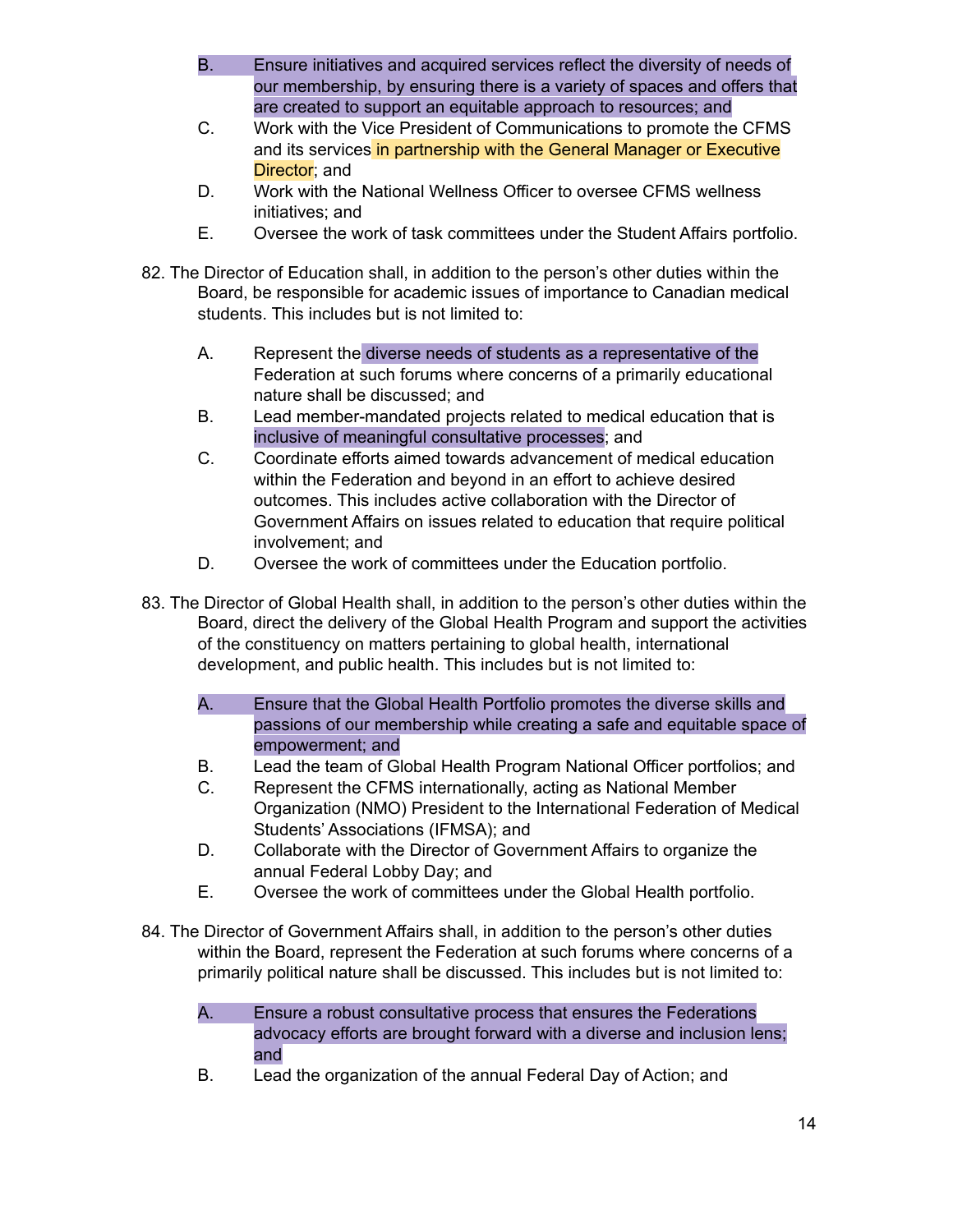- C. Lead ongoing lobby efforts on political issues of importance to students that require interaction with government; and
- D. Actively collaborate with the other Director portfolios that require political involvement; and
- E. Oversee the approval of new guiding documents and ensuring that past guiding documents are updated as necessary; and
- F. Oversee the work of committees under the Government Affairs portfolio.
- 85. The Regional Directors shall, in addition to their other duties within the Board, the regional directors will pursue projects of interest within the portfolios. They will promote intersectionality across the portfolios and foster communication on themed projects for cross collaboration.
- 86. All Board Directors of the Federation and Committee Chairs may be assigned other duties to advance the mission, vision, and strategic priorities of the Federation as outlined in the CFMS Delegation of Authority Policy.

## **INDEMNITIES TO DIRECTORS AND OTHERS**

87. Every Director of the Board, other committee member, officer and institutional member representative of the Federation is deemed to have assumed office on the express understanding, agreement and condition that every such person and the person's heirs, executors, administrators, and estate, respectively, shall at all times be indemnified and saved harmless out of the funds of the Federation from and against all costs, charges and expenses whatsoever sustained or incurred in or about any action, suit or proceeding which is brought, commenced or prosecuted against the person for or in respect of any act, deed, matter or thing whatsoever made, done or permitted by the person or any other Board member in or about the execution of the duties of their office, and also from and against all other costs, charges and expenses which the person sustains or incurs in or about or in relation to the affairs thereof.

## **EXECUTION OF DOCUMENTS**

- 88. Contracts in the ordinary course of business of the Federation may be entered into on behalf of the Federation by the President or any Officer of the Organization in writing.
- 89. The Officers, per Section 46, shall serve as signing officers of the Federation; any one of whom shall have the authority to co-sign documents with the President.
- 90. The Officers, per Section 46, shall have the authority to appoint any member of the Board of Directors, or any staff member, to certify a specific document.
- 91. The Seal of the Federation adopted in Section 2 hereof shall not be used except in pursuance of a resolution of the Board of Directors. Unless such resolution of the Board of Directors requires otherwise, the Seal shall be affixed in the presence of the Vice President of Communications and the President, or Vice President of Finance. The Vice President of Communications shall ensure safe custody of the corporate Seal.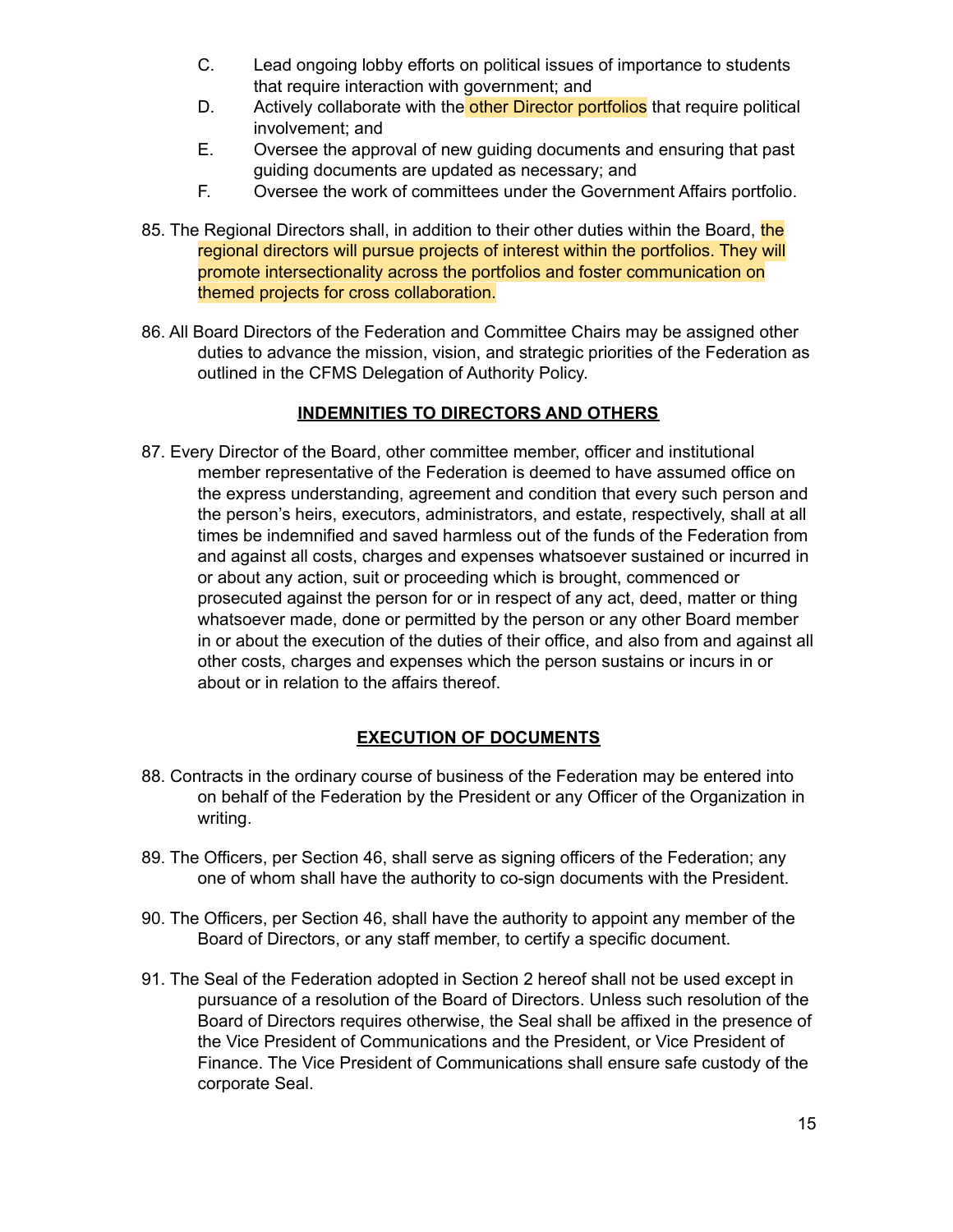92. Minutes shall be recorded for all Board, Committee, and working group meetings of the Federation; these minutes will be stored at the Head Office of the Federation, or by other electronic means as seen fit by the Board, and available to members upon request.

#### **AMENDMENT OF BY-LAWS**

93. By-laws of the Federation may be enacted, amended, or repealed by a majority of the Board of Directors and the approval of no less than a two-thirds majority of Institutional and Campus Members present in-person or by proxy at a general meeting. By-laws will take effect only upon the approval by the Ministry as per the Act.

## **AUDITORS**

94. The members shall, at each Annual General Meeting, appoint an individual or firm to execute a review engagement or audit of the accounts and annual financial statements of the Federation for report to the members at the next Annual General Meeting. The individual or firm shall hold the office until the next Annual General Meeting provided that the Board of Directors may fill any casual vacancy in the office of the auditor. The remuneration of the auditor shall be fixed by the Board of Directors.

#### **INTERPRETATION**

95. In these By-laws, and in all other By-laws of the Federation hereafter passed unless the context otherwise requires, words in the singular include the plural and vice-versa, words in one gender include all genders, and references to persons shall include individuals, firms, and corporations.

#### **MISCELLANEOUS**

96. All questions affecting the interpretation of the provisions of the articles of continuance and By-laws shall be decided by the Board of Directors and such decisions shall be final and binding.

#### **Rules of Order**

97. At all meetings of the Board of Directors or at a general meeting, the source reference for rules of order shall be determined by the Chair, typically Robert's Rules.

#### **Winding Up**

98. The Federation may be disbanded and wound-up by the vote of two-thirds of the institutional members and Board of Directors at a general meeting. In that event, the assets of the Federation shall be distributed in accordance with the Act. Unless otherwise prohibited by the Act, assets will first be used to pay off any